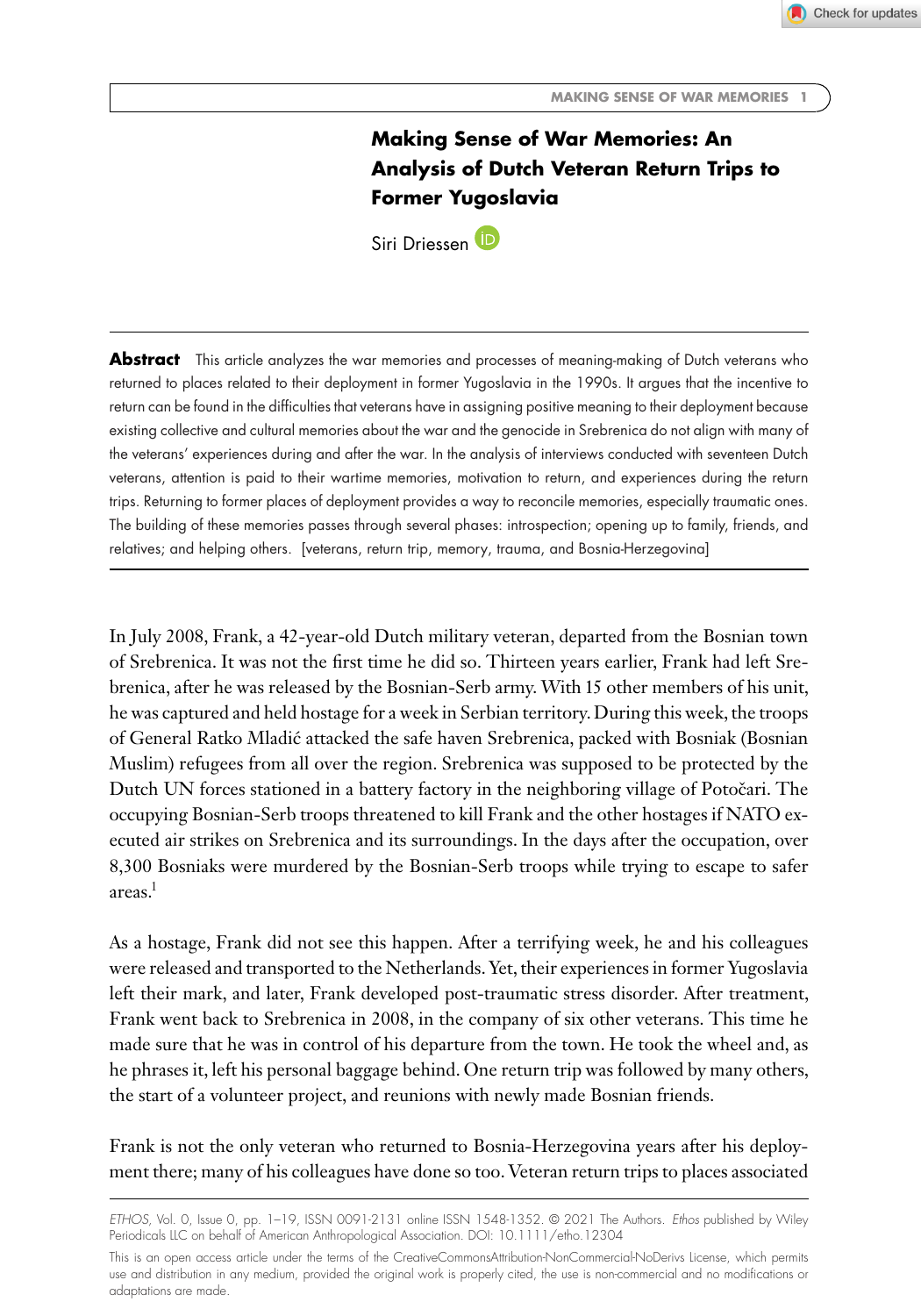with military or peacekeeping missions have been happening since at least the nineteenth century (Gatewood and Cameron 2004). The number of trips surged after the First World War, when soldiers returned to places related to their service (Lloyd 1998, 38 and 145; Walter 1993, 64). Second World War veterans similarly undertook return trips to the places of their deployment—and continue doing so, often accompanied by their families (Captain 2008; Fallon and Robinson 2017; Murakami 2018). The same goes for veterans of the Vietnam War (Schwenkel 2015; Chadwick 2016).

Although battlefield tourism has gained substantial scholarly attention the last decades (e.g., Lloyd 1998; Seaton 2000; Butler and Suntikul 2013; Eade and Katic 2018), these studies focus ´ on battlefield tourists in general. Less is known about the experiences of one specific group of visitors: returning veterans. Scholars who have researched return trips frame them as secular pilgrimages or rites of passage, hinting at the character of the trips as personal quests for meaning and salvation (Walter 1993; Eade and Katic 2018). As such, scholars distinguish ´ those trips from general forms of tourism predominantly characterized by entertainment. The pilgrimage analogy is not only used for trips to former battle sites but also for journeys to war memorials and even veteran reunions in their home countries (Michalowski and Dubisch 2001; Dubisch 2005; Murakami 2014). Veteran pilgrimages are seen as commemorative practices that allow participants to remember the past and reconcile with former adversaries (Murakami 2018, 41).

Using the analogy of the pilgrimage seems a logical choice to explain the search for meaning, transformation, and contemplation embodied by the traveling veteran. Yet, this analogy overlooks other, less romantic, characteristics of travel (Eade and Katic 2018). A returning ´ veteran could experience disappointment, fear, or rejection. A return trip might also result in mundane experiences more often associated with tourism than with personal growth. Furthermore, the term "pilgrimage" has a religious connotation that might not be accurate for all returning veterans. Although some researchers use "secular pilgrimage" in order to avoid such links with religion (e.g., Walter 1993), that term still implies a search for spiritual experiences, and in many studies, the term "secular" lacks a clear definition (Margry 2008, 30). Lastly, the specific history of the Dutch military presence in former Yugoslavia complicates the analogy with battlefield pilgrimages. In a context of wrongdoing, guilt, and trauma, analogies with pilgrimages are less desirable, and returning to places associated with failure and guilt differs greatly from revisiting those associated with military heroism.

The veteran return trip is motivated by a search for meaning based on the conviction that revisiting and reexperiencing places of memory allow such meaning to be found or constructed. This conviction is rooted in a contemporary belief that travel and tourism generate transformative experiences. Think, for example, about the popularity of "meaningful tourism" (Cohen 2011) or "personal memory tourism" (Marschall 2012), the view that someone's mental and physical health benefits from traveling (Urry and Larsen 2011), or enthusiasm for exposure therapies to treat anxiety disorders (Jongedijk 2014).

In this article, I analyze the experiences and processes of meaning-making of Dutch veterans who returned to the former Yugoslavia. I argue that returning to the places they were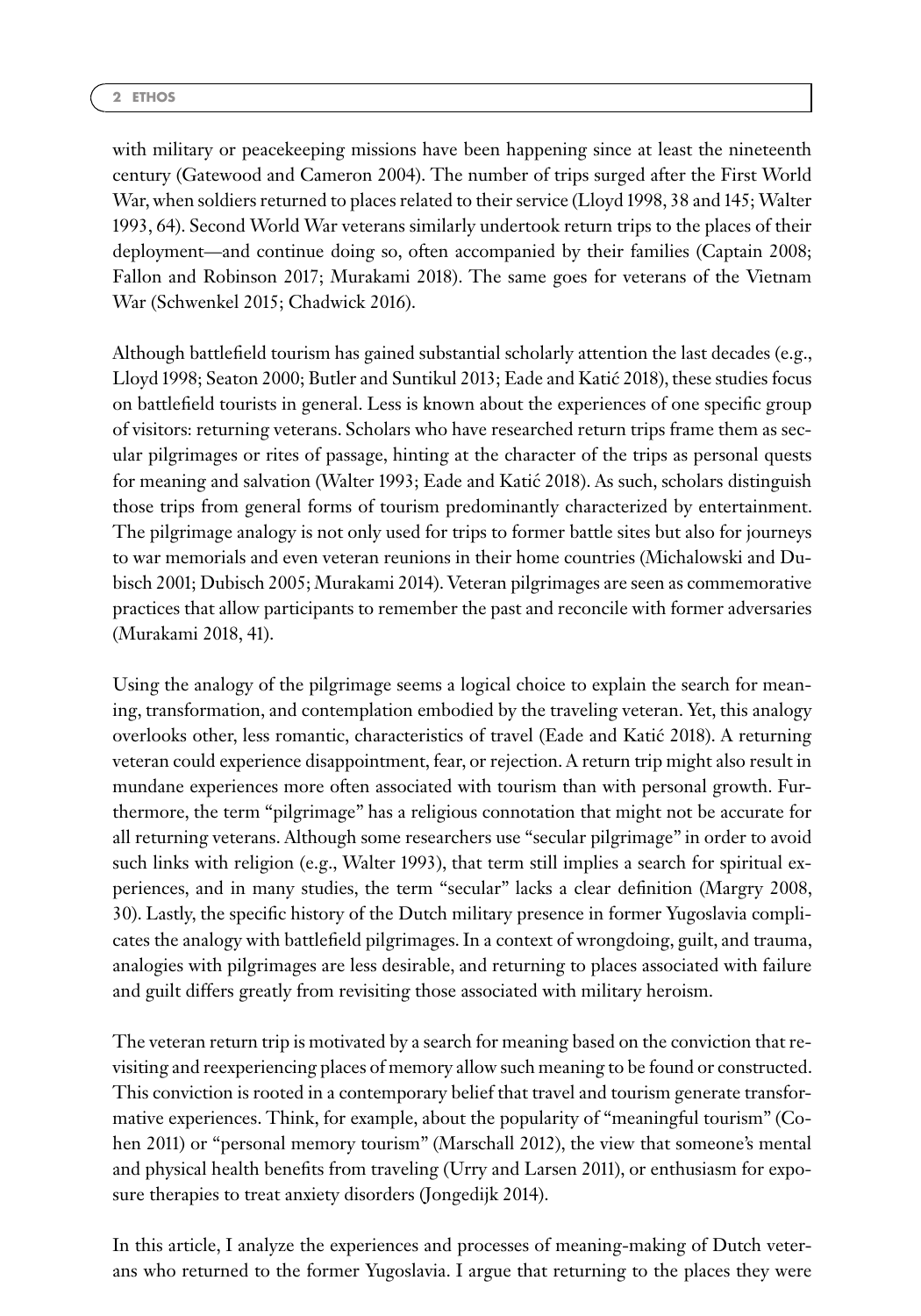deployed offers a way to make sense of war memories. Visits to tangible sites of the past provide the clues for redrawing memories and creating new insights. Because the urge to undertake a return trip is rooted in veterans' wartime experiences and public opinion about the mission, I pay ample attention to both.

### **Returning to Places of Memory**

Return trips allow veterans to visit places saturated with memories. Malpas reasons that the places people visit and experience at specific moments in time strongly influence the way they construct an identity (1999, 177). Place and memory are tightly bound (Malpas 1999, 181). Landscapes can be regarded as bearers of the traces of everyone who has been there (Ingold 1993, 152). Particular traces within the landscape evoke memories with people who actively engage in discovering those traces and allocating their meaning. Experiencing a familiar memory-filled landscape can therefore be a form of remembering (Ingold 1993, 153). Remembering through place does not occur only on a cognitive level. Looking at a road in a landscape, for example, might encourage someone to recall the physical activity of walking that road (Ingold 1993, 167). Through an active engagement with familiar landscapes, former inhabitants might discover meaningful memories, both cognitively and bodily. The discovery of meaningful memories could particularly be important for veterans who are traumatized or have difficulty remembering or recounting their wartime experiences.

Returning to personal places of the past is also a way to build on new memories and identities (Marschall 2015, 40). The purpose of revisiting places of memory is therefore twofold: it confronts someone with past memories and selves, and adds new layers to them. Connerton argues that people often need a spatial component to deal with the temporal changes in their lives (2009, 14). Being in a specific place can help visitors to understand the changes that happened in their lives and reflect on the life that lies outside (Connerton 2009, 17). Revisiting places important during a veteran's deployment then also becomes a way to contemplate the time passed since they served. Moreover, "corporeal co-presence" on physical sites associated with (wartime) atrocities could allow for the expression of emotions and social bonding between survivors and their family members (Kidron 2013, 187).

### **The Dutch Military Involvement in Former Yugoslavia and Its Public Reception**

Between 1992 and 2016, approximately 50,000 Dutch men and women were deployed in the former Yugoslavia as part of different UN, NATO, and EU missions, for a period between four and six months.2 The UN missions occurred between 1992 and 1995—a period characterized by escalating violence between the different ethnic groups in former Yugoslavia. Soon after the start of the war in the spring of 1992, the area now known as Bosnia-Herzegovina became the main center of tension. The mandate of the UN missions focused on peacekeeping. UN military units were supposed to be a "neutral" party in the conflict, which meant that they could not choose sides or help local citizens. "Neutrality" also implied that the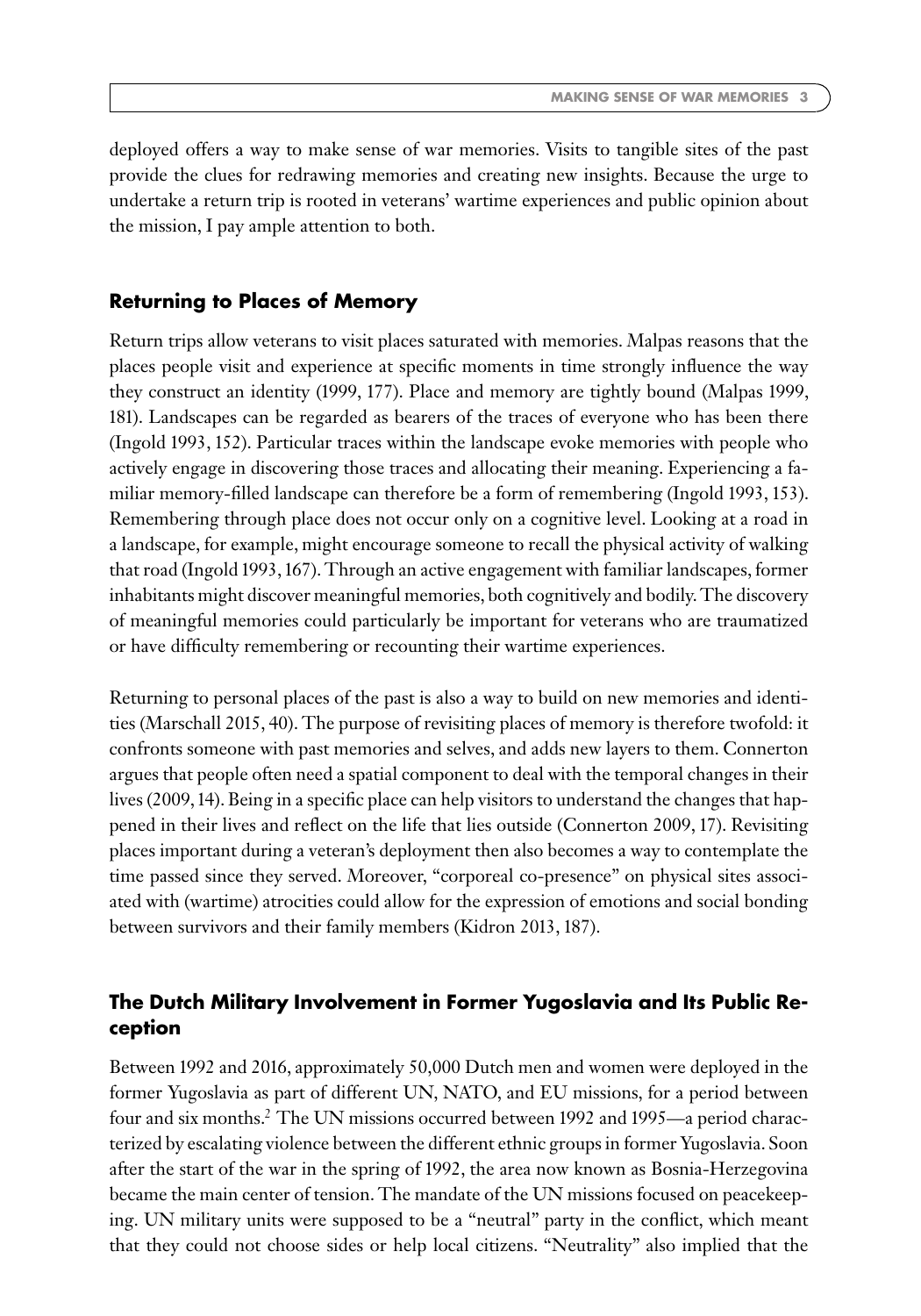peacekeepers were lightly armed and that they could only use their weapons when violence was used against them. After the Dayton Peace Treaty of December 1995, NATO took charge over the international missions in the newly founded state of Bosnia-Herzegovina. These missions focused on implementing and stabilizing the military aspects of the Dayton Treaty. The EU missions were a follow up to the NATO missions.

The Dutch participation in the missions has become known for its incapacity to protect the Bosniak refugees in Srebrenica—an "impossible mission" (Klep and Winslow 1999, 117). In July 1995, after weeks of provocations and the withholding of food, weapons, and personnel, the Bosnian-Serb troops of Ratko Mladic attacked the enclave. Over the few days of ´ the attack, weakened Dutch units could not hold their posts, and the refugees were left to their fate. The Dutch military refused to take refugees into their already packed compound, and after Mladic told the Dutch commanding officers he would transport the refugees to a ´ different area without harming them, the Dutch assisted the Bosnian-Serb troops separating Bosniak men and women and placed them in busses. Many of these men were killed during the genocide that followed.

After the fall of the enclave, images of the Dutch military helping Bosnian-Serb troops in Srebrenica went all over the world. In national and international public opinion, the Dutch involvement in former Yugoslavia is linked to cowardice and half-heartedness (Algra, Elands, and Schoeman 2007, 404; Molendijk 2020, 144–45). The negative public reception of the mission is burdensome for the veterans and continues to frustrate them (Molendijk 2020, 146−48). Debates about the complicity of the Dutch government are ongoing, and veterans continue to seek government compensation for their suffering. In the Netherlands, "Srebrenica" has become a national trauma (e.g., Rijsdijk 2012).

## **Participants**

This study is based on semistructured interviews with 17 male veterans. Eight were professional military of different ranks during their deployment in the former Yugoslavia. Nine interviewees were conscripted soldiers who worked in transport and logistics or as medical support staff. While the conscripts voluntarily signed up for the mission, the professionals could not refuse to participate in the mission—they simply had to go. Six interviewees mentioned suffering from severe psychological complaints after the deployment: four conscripts and two professionals.

The veterans interviewed for the project returned to Bosnia in different forms. Some returned once, others multiple times. For their first return trip, 11 veterans traveled with a good friend, family member, or partner, while 6 others traveled with colleagues. They spent one week in Bosnia on average. Whereas veterans who traveled with colleagues mainly visited war- and mission-related sites, trips with partners or family members also included more holiday-like destinations; veterans, for instance, combined a stay at a Croatian coastal town with trips to Bosnia (Table 1).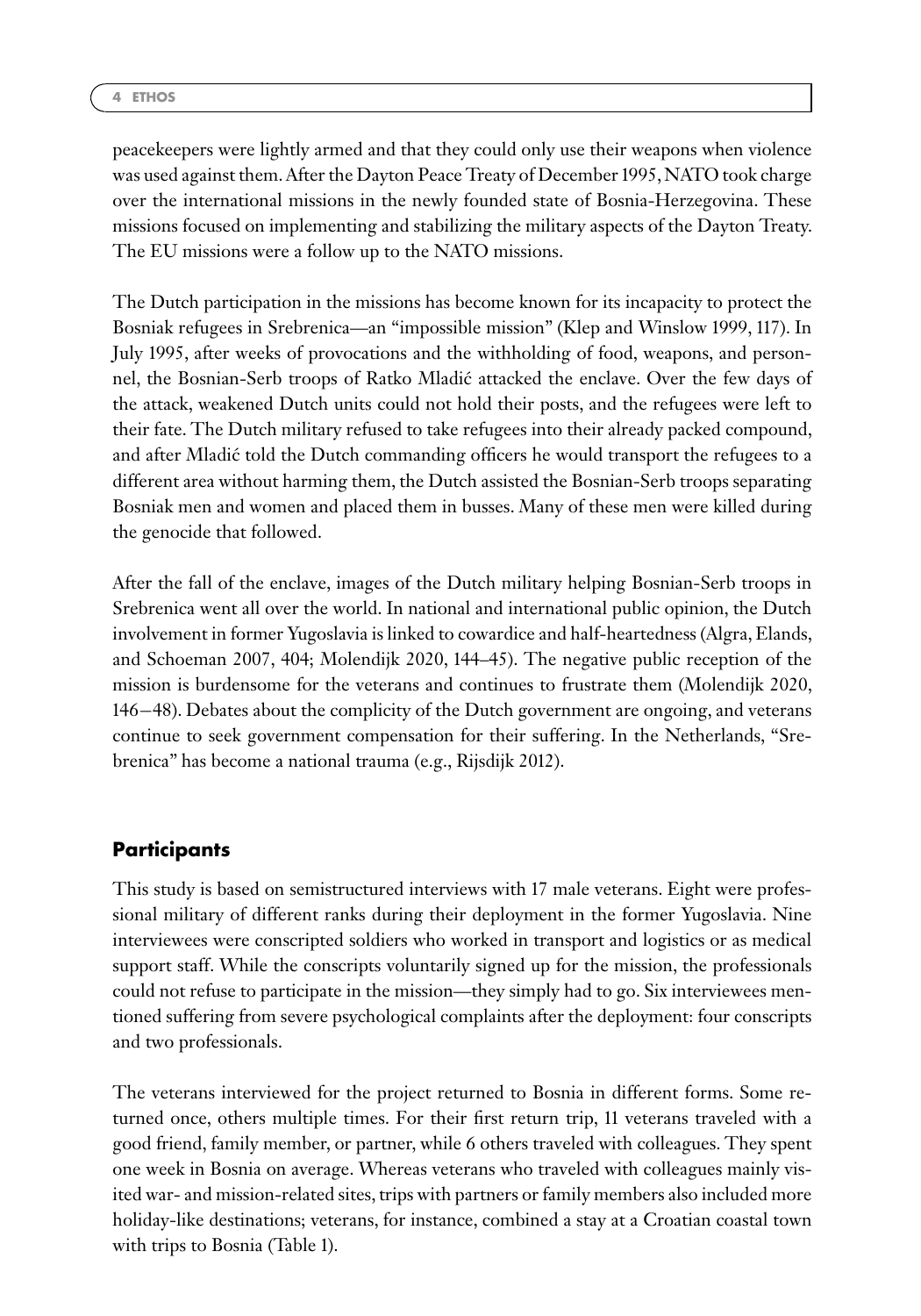| Name        | Age | Mission in Bosnia          | First Return |
|-------------|-----|----------------------------|--------------|
| Bart        | 61  | $2002 - 2003$              | Unknown      |
| <b>Bram</b> | 70  | 1997                       | 2000         |
| Daniel      | 45  | 1995                       | 2013         |
| David       | 45  | 1994                       | 2005         |
| Dennis      | 46  | 1995, 1996-1997, 1998      | 2011         |
| Eddie       | 62  | 1994-1995                  | 2013         |
| Erik        | 43  | 1995                       | 2017         |
| Frank       | 42  | 1995                       | 2008         |
| Jaap        | 70  | $1993 - 1994$              | 2017         |
| Kasper      | 45  | $1992 - 1993$              | 2011         |
| Maarten     | 42  | 1994                       | 1996         |
| Marcel      | 46  | 1994-1995, 2000            | 2000         |
| Paul        | 46  | 1993                       | 1999         |
| Peter       | 68  | 1992-1993, 1996-1997, 1998 | 2006         |
| Roy         | 43  | 1993                       | 2015         |
| Tom         | 42  | 1994-1995                  | 2016         |
| Willem      | 65  | 1994, 1997, 2002           | 1998         |

**Table 1.** Overview of Participants

Most interviewees were deployed between 1993 and 1997, when large UN and NATO army units were stationed in central and east Bosnia. These units consisted of both professional military and conscripted soldiers. In 1996, conscription was suspended indefinitely in the Netherlands. Since that year, the Dutch army consists of professionals only. Today, for many Dutch citizens, the military is an isolated world with strange rules and traditions (Klep 2019). The perceived distance between the army and Dutch citizens and the public image of the Dutch soldiers' cowardice and complicity likely affected the way veterans spoke about their experiences, a distance that must have permeated the interviews, too. As a female researcher without a personal or professional connection to the military, veterans must have regarded me as an outsider. However, the fact that I was not associated with the military may also have caused the interviewees to feel less judged—perhaps reflecting a traditional division of gender roles, in which a female listener composes a male narrative (Broom, Hand, and Tovey 2009). Throughout our interviews, they were in control of the story they wanted to convey.

Individual memories, collective memories, and cultural narratives about the deployment and its aftermath shape the way veterans envision and carry out their return trips.

Narratives function as the mediator between an individual and the world (Wood 1991, 27; Gustavsen 2017, 515). The narratives of the veterans offer insight into the way veterans articulate their memories and experiences within a specific social and cultural context (Ashplant, Dawson, and Roper 2000, 18; Straub 2010, 222). Individual accounts of experiences of war and returns are created within the limits of the memory field (Lomsky-Feder 2004). Therefore, such accounts are never entirely personal but are negotiated with existing explanatory models (Lomsky-Feder 2004, 83).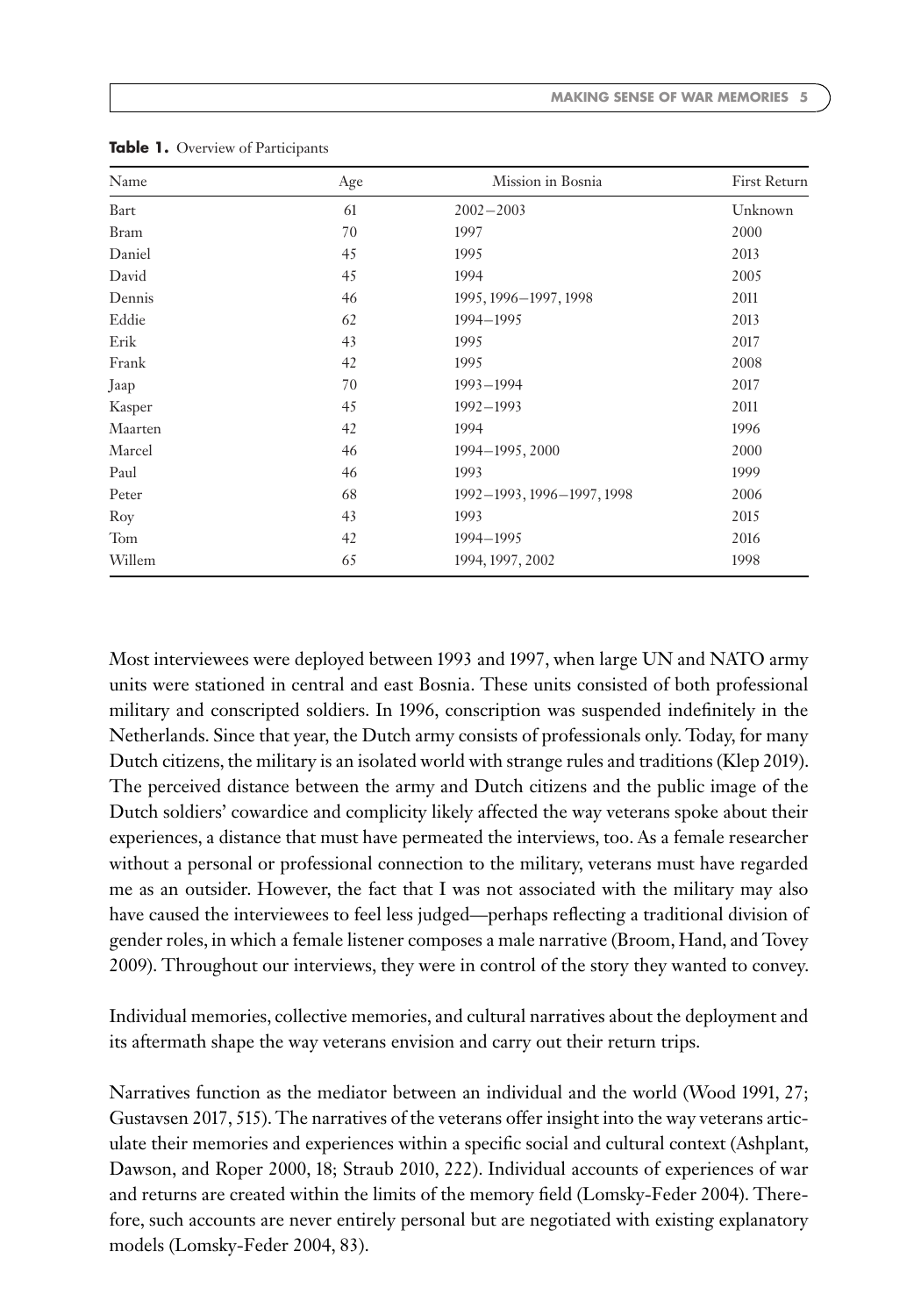The interviewees' choice to emphasize certain episodes (and omitting others) within their life stories illustrates the weight the interviewee ascribes to these experiences (Leydesdorff and Adler 2013). I only discussed traumatic memories when the interviewees brought them up, and if an interviewee indicated that he preferred not to speak about a topic, I accepted this without question (Anderson and Jack 1991, 25). The interviews have been analyzed on two levels: first, by focusing on the construction of the life story of the veteran and the connections between the narrated events (Bamberg 2012); and second, by looking at the way the veterans positioned their stories against the collective narrative about the mission and its aftermath.

### **Recounting War Experiences: Contrast, Dissonance, and Unreality**

Veterans clearly located their desire to return to Bosnia in the dissonance and unreality of their wartime experience. Dennis, for example, said:

And then you suddenly stand at the other side. Just further down, and there is the war. And then you think, oh, strange. Very strange. Well, you do that a few times. And every time you leave, and you return [from a mission], you leave a part of yourself there. You return differently. (Dennis,  $46$ )<sup>3</sup>

Dennis mentions how going back and forth to war zones resulted in estrangement. Every time he crossed the border between war and peace, this left a mark. This account can be regarded as an experience of contrast. These experiences take up a central position in the stories of the veterans. Like Dennis, veterans described their deployment in former Yugoslavia as having changed them, either temporarily or more permanently. This concerns their exposure to an extreme situation like a war, which affects their personality, behavior, emotional responses, or even perspective on life (Lifton 2005; Molendijk, Kramer, and Verweij 2016, 352). Understanding the causes of these changes and dealing with them is difficult, especially with trauma they experienced (Ashplant, Dawson, and Roper 2000).

The difficulty of grasping what war is like is fundamental to the experiences of contrast and dissonance. Take Bart, an officer who served in Bosnia in the early 2000s:

[I've seen] those abandoned villages. There, you really saw nothing, not even a dead dog in the streets. Just abandoned houses, debris. And you'll think, "my god, what happened here?" It's very difficult to imagine that. You only see it. But then you start to relate it to the things we learned during our preparation, and think, "yes, yes, this has happened here." And eh, how do I phrase it... It's incomprehension, real incomprehension. It's not possible to imagine what that's like. And… at the same time you don't want to be bothered by that, because it also moves you. (Bart, 61)

Bart emphasizes his position as an outsider to the war. He is a witness to the consequences of a conflict between others, a pair of eyes. His knowledge of the events that took place in particular the genocide—helps him to create an image of what happened, but instead of pulling him closer to the events, it only causes greater incomprehension. Meanwhile, Bart illustrates the ambivalence between the urge to think about what happened and the need to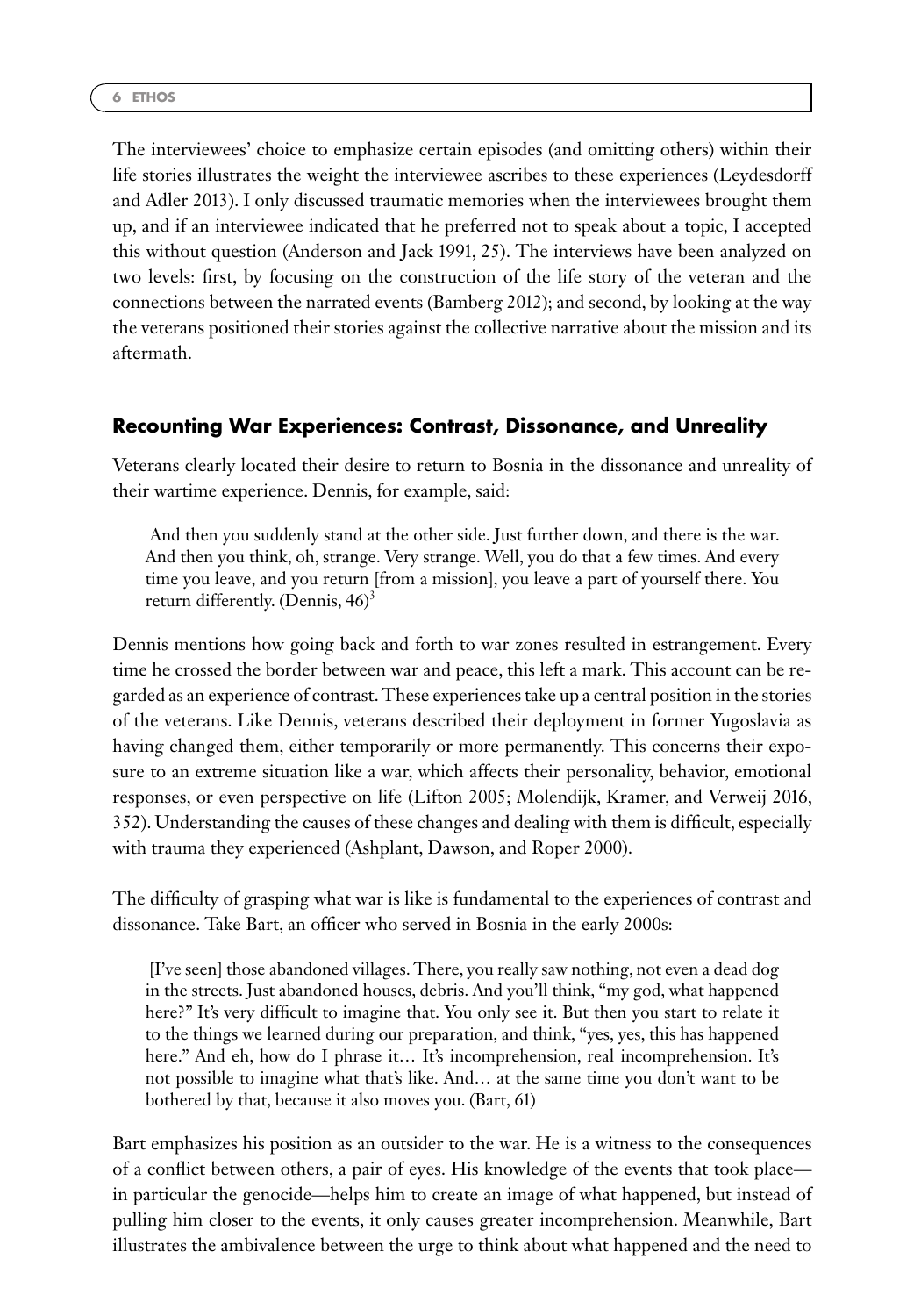stay away from his emotions to be able to perform his job. This gap underlines the dissonance he experienced between simultaneously wanting and not wanting to engage with the conflict, a dissonance that cannot be separated from the aftermath and negative reception of Dutch military involvement in the former Yugoslavia.

Veterans often used the term "unreal" when recounting their deployment, for instance when describing their compound. For some, the base felt like "an inverted prison, designed to keep people out," while others characterized it as "*Center Parcs* (a resort) surrounded by barbed wire." These descriptions alluded to the dissonance they felt between the outside world—the war—and the relatively safe space of the compound. Veterans who frequently had to cross the border between the safer areas in Croatia and the warzones in Bosnia mention a similar contrast. Whereas Croatia felt like a "holiday," complete with beaches and nights spent in hotels, they associated Bosnia with danger, violence, and unpredictability.

Veterans also used "unreal" to describe encounters with the landscape, and mentioned the difficulties they had simultaneously experiencing the beauty of nature and the ugliness of war, a common trope in war narratives (Fussell 1975). Erik explains:

You know, we always drove around eh... a lake. Lake Prozor. (...) And there you have a view… and you're enjoying it… You're sitting there with your flak jacket and your helmet and your gun, taking into account everything that can go wrong, and you're enjoying the view. That is why I… that contrast… (Erik, 43)

For Erik, questions about the contrast between nature and war and the truthfulness of his memories were in the front of his mind and one reason to return to Bosnia. Daniel, another conscript, shared that the incompatibility of nature and violence kept captivating him once he returned to the Netherlands. His remark signaled the moral conflicts Daniel experienced. He struggled with the desire to recall wartime memories. His description of the incompatibility between nature and extreme violence illustrated his struggle:

I used to look at online videos of people being executed. Because I then… I showed them to my wife and asked her, "what do you see on this video?" And she would reply with, yes, I see people being shot, terrible. And I would ask her, "but don't you hear that the birds are singing, isn't that strange, that that just continues?" She wasn't looking at that at all, but I was at those times very much in to you know, how the nature smelled there, and how it sounded… yes… you try to awaken a certain feeling… (Daniel, 45)

A contrast particular to the mission in former Yugoslavia is the one between the desire to act and the experience of powerlessness, especially during the UN missions. Powerlessness, for instance, runs through the account of Jaap, who was stationed as an observer in besieged Sarajevo. Jaap's daily job was to register the number of bombs, shelling, and artillery fires. His story was loaded with frustration and fear, caused by the inability to act in a meaningful way and the double feelings pertaining to his relatively comfortable position in a UN observation post: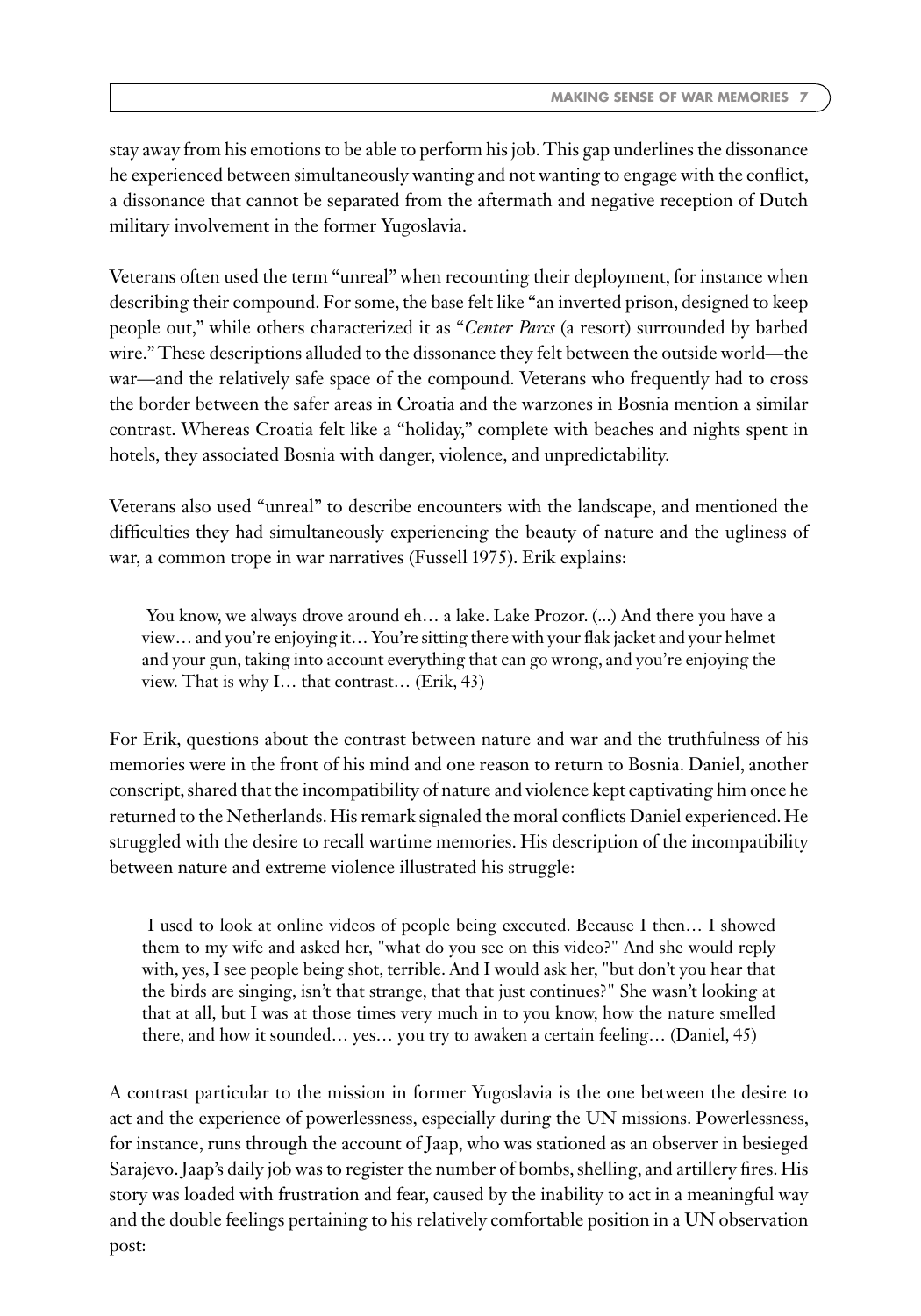It was winter, yes, that made you feel schizophrenic, because despite the fact that there were tensions, it wasn't your war, and you had enough food, clothes, a place to sleep, a warm car… and you'd drive through the town [of Sarajevo] and old ladies walked around carrying a bunch of wood on their back. Yes. But you weren't allowed to help them. No. I really didn't like that, it was very exasperating. (Jaap, 70)

For many veterans, the experience of powerlessness has resulted in anger with the UN and the Dutch government. This anger is rooted in the Dutch government's framing of the UN mission in former Yugoslavia as being safe, nonviolent, and purposeful, though the reality was much bleaker. Veterans felt trapped in a dangerous situation, while not being allowed to act accordingly. David, for example, was a conscript who drove an ambulance:

They told everyone, the UN is impartial, nothing will happen to them. (..) But stuff did happen, because if you drive around in a green area and you have a white car, you're an easy target, and then that red cross on your car suddenly had a hole in it, because they tried to shoot at you, albeit just for the fun of practicing. (David, 45)

David felt endangered because of the specific mandate governing his work: his "neutral" white ambulance attracted gunfire instead of repelling it. Experiences like these enlarged his mistrust of the UN and the aims of the mission. The contrast between feeling unprotected while having to pursue an unachievable goal runs through the accounts of the UN veterans. By not matching expectations and reality, by feeling lured into an impossible mission, and by being confronted with powerlessness, they struggled to assign meaning to the deployment (e.g., Lifton 2005, 39).

The negative public reception and media coverage of the mission to former Yugoslavia reinforced the powerlessness veterans experienced, as they confronted national judgment that was difficult to refute. Marcel, a noncommissioned officer who served in Bosnia twice, experienced a contrast between his personal memories and the collective narrative in the Netherlands:

For years, I have never spoken about the fact that I have been there, although I feel proud about the things we achieved.We worked around the clock under precarious conditions. But the term Srebrenica is so loaded, everyone immediately associates it with a black page in the history of Dutch defense, or assumes that the Dutch are responsible for the slaughter of 8000 men. I can, of course, mention that I wasn't there at that moment, but the image is very persistent… (Marcel, 46)

Like Marcel, many interviewees could not talk about the deployment. Their time in the former Yugoslavia provokes feelings of shame, aversion, distrust, and powerlessness—even when their personal experiences were positive. Additionally, because of the ongoing focus of politicians and the media on Srebrenica, veterans who participated in other missions feel ignored. Here, the incongruity between personal memories and the negative image of the mission in the Netherlands has restricted veterans' public and private articulations of their wartime experiences and prevented them from regarding their deployment as a rewarding experience (Schok, Kleber, and Boeije 2010, 297).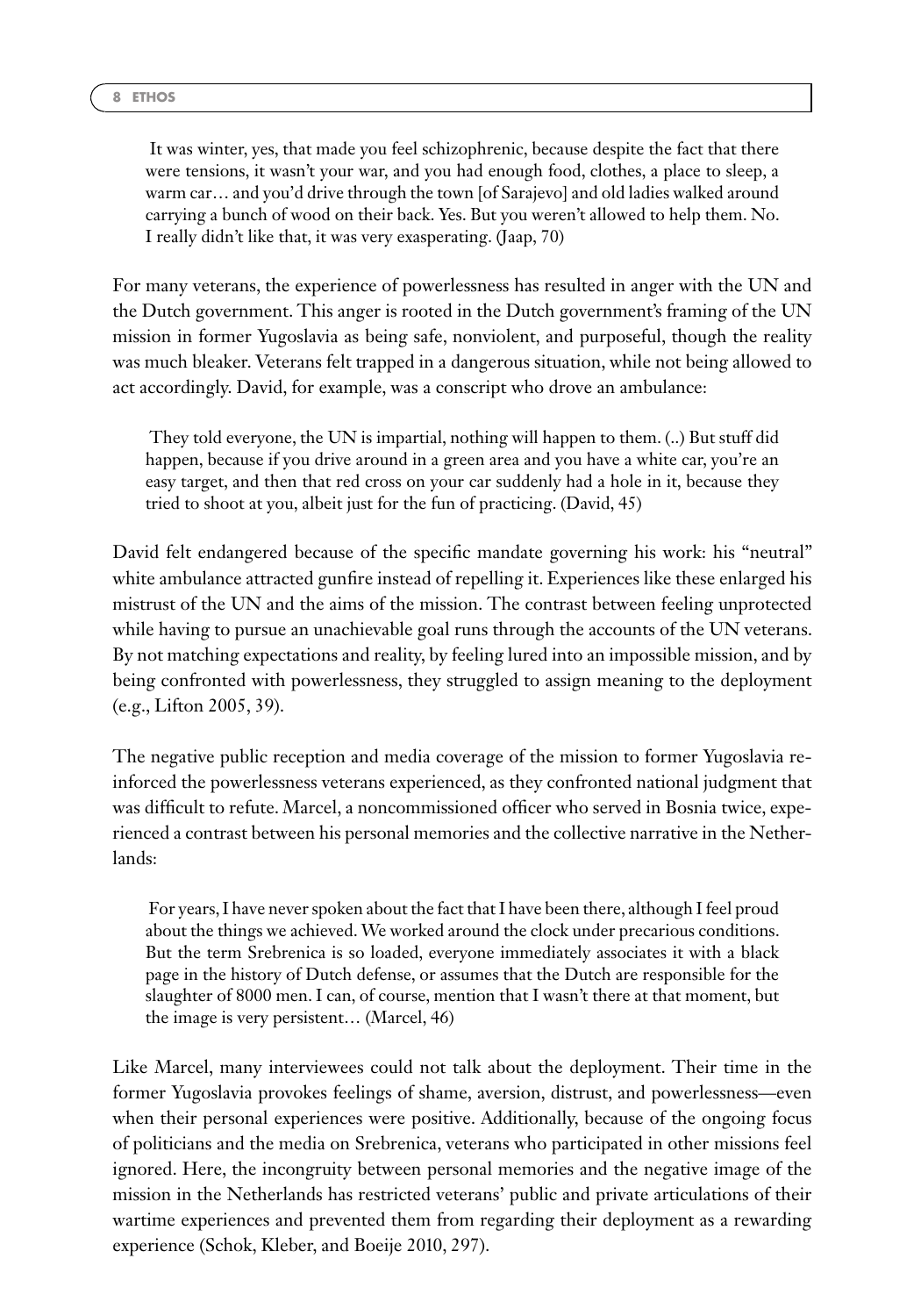Experiences of contrast, dissonance, and unreality affect the way veterans recount their memories of war. Their accounts revolve around feelings of estrangement, powerlessness, frustration, and misunderstanding caused by both the general characteristics of war and the particular features of the mission to former Yugoslavia and its aftermath. The impossibility of comprehending what a war is like gives rise to questions about the deployment that are difficult to answer when they returned home. This incomprehension keeps the mythical status of war experiences intact and gives rise to moral conflicts. One way to find answers is to return to the places related to a mission.

#### **Processing Memories During Return Trips**

When asked about their motives to return to the places they deployed to in the former Yugoslavia, the word that most veterans immediately mentioned was "curiosity"; curiosity to see places with their own eyes, to discover whether the region has improved, or to look for answers to personal questions. Often, their curiosity developed over the decades after the deployment and was influenced by (online) stories of veterans who had already returned. Curiosity was a way they distinguished their motives from emotions like nostalgia. As Willem, a retired officer, explains:

I think the main reason for me to return was curiosity, what it looks like now, what has become of it 20 years later. (..) Just visiting the places where I've been to, eh, yes, go back in time. But I wasn't motivated by, eh, nostalgia, it was just curiosity, I didn't want to go back there because I've suffered some kind of trauma, no, absolutely not. (Willem, 65)

Like Willem, other interviewees emphasized that for them, the urge to return was merely a case of curiosity and nothing else. In this way, they rejected the stereotype of the traumatized veteran and instead focused on their personal interests (Gustavsen 2017). Still, veterans who rely on the term "curiosity" often also mentioned that they felt they had felt alienated after their return to the Netherlands, caused by the impossibility to talk about their deployment at home, a lost sense of comradery, and, among the conscripted soldiers, a loss of their military identity. They yearned for a time "when life was different," which could be an expression of nostalgia (Iles 2006, 175). Some even described their first return trip as an experience of "coming home." Their use of the term "curiosity," then, should be seen as a way to express their reasons for undertaking a return trip without evoking terms that have negative connotations in military circles, such as "nostalgia," other painful emotions, or feelings of guilt.

Most veterans reflected on their return trip as an experience that had mitigated their worries and mission-related complaints. Daniel, however, was more ambivalent:

It was good to go back because I had so many questions. Like, what will it do to me? Will it do something with me in positive or negative sense? (..) Well I went back, and I visited all the places I had been, but actually it didn't do as much with me as I expected. Not the smells, not the colors (..) But I have realized that ever since I went there, I don't think about it as often as I used to do. In the beginning I was really stuck in that world,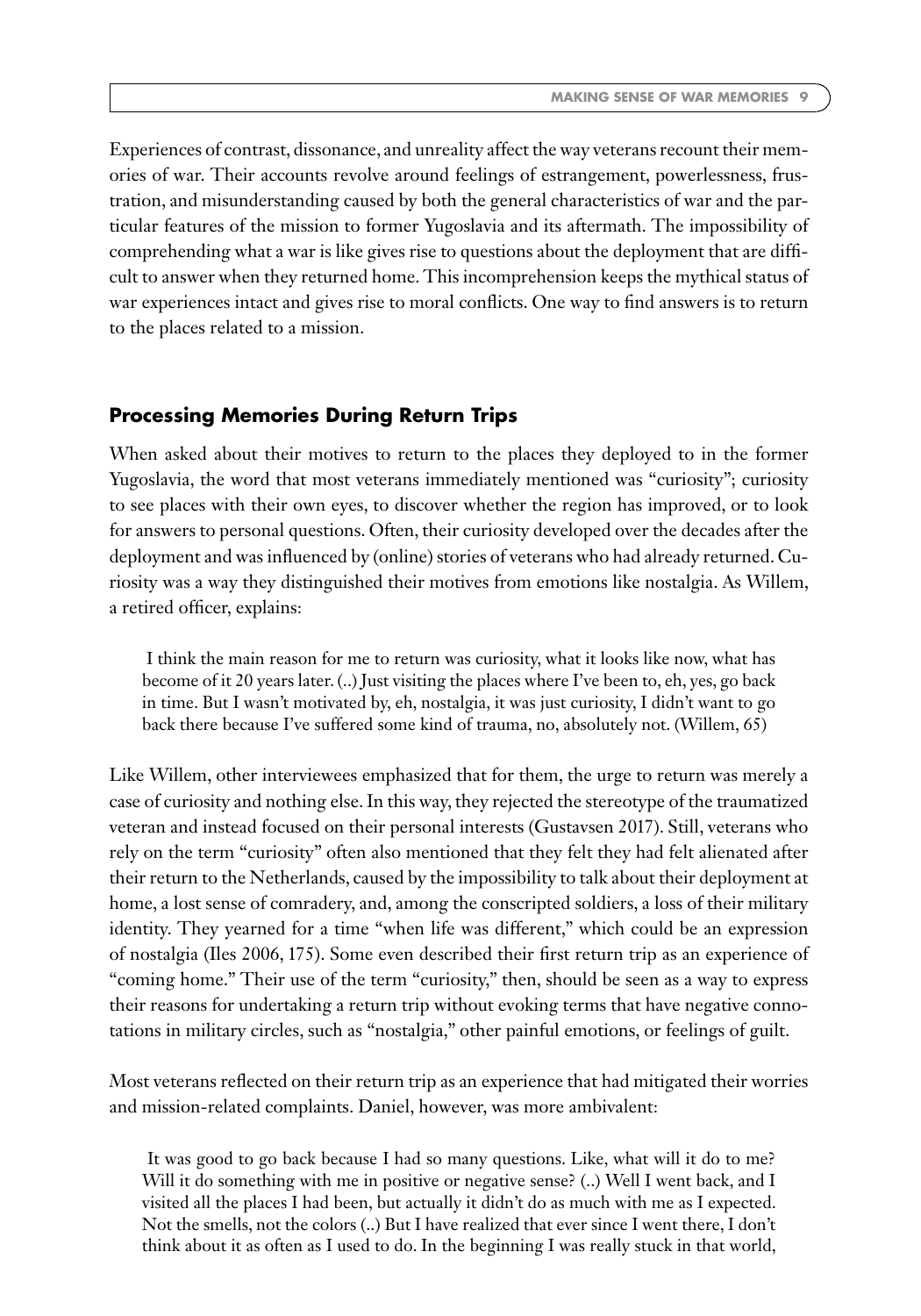in that atmosphere. I wanted to stick to that, watching videos, photos… And recollect memories, keep them, like, oh, what if I lose them… (Daniel, 45)

Even though Daniel's expectations did not match his experiences on the ground, he considered the return trip helpful, not because he relived his memories, but because going back caused him to be *less* absorbed by them. Being confronted with the fact that the area was not as alluring as he had imagined helped him to normalize his ideas about what Bosnia was like.

Disappointment came up in various interviews. This disappointment was predominantly caused by familiar sites' changing since the war. The disappointment was evident even for veterans who returned soon after their deployment: Maarten, a conscript, traveled to Bosnia in 1996, two years after his service. Although his return trip was military in character—he could use his military permit and sleep at NATO compounds—he was disappointed that familiar places did not look the same. This type of disappointment could also be seen as an expression of nostalgia, of longing for different times.

The sites veterans visit on their return trip were not only connected to happy memories. Various interviewees were confronted with violence during their deployment. For them, returning to places related to that violence was not a case of longing for the past, but rather a means to heal traumatic memories. Eddie, a noncommissioned officer, explained how he visited the site where he experienced gunfire:

I visited the place where I have been shot in December '94. It was quite a heavy day. Almost nothing has changed there, only the vegetation has returned.When we approached it, I immediately recognized the spot, stopped the car, and said "here it is." The memory was completely intact. (...) You see everything passing by in flashes. I spent two hours sitting on a little bench there, just like, eh, letting it go. But because of that I have been able to leave a part there. I have been there. It's good. (Eddie, 62)

Eddie's visit to the spot where he had been shot helped him to work through his memories of a traumatic event. As is the case with more interviewees who suffered from psychological complaints related to their deployment, Eddie's trip worked as a voluntary final step in his medical treatment. Going back to the site of the trauma functioned to contextualize traumatic memories and fill the gaps in his memories of the event, by observing, smelling, and listening to the surroundings.

The fear and violence that the veterans encountered during deployment were not always connected to one specific site, route, or area but also concerned the overall experiences of a mission. Visits to more general sites of war can also trigger emotions and provide relief. Jaap, a former officer, told how he and his travel companions went to the Tunnel Museum in Sarajevo (the secret underground connection between the besieged capital and the outer world), dedicated to the memory of the blockade:

[The group] went into a room to watch a video. (..) So I stood there at the door, and watched those images, and well, I cried like a baby. Really. But after we did that, I thought,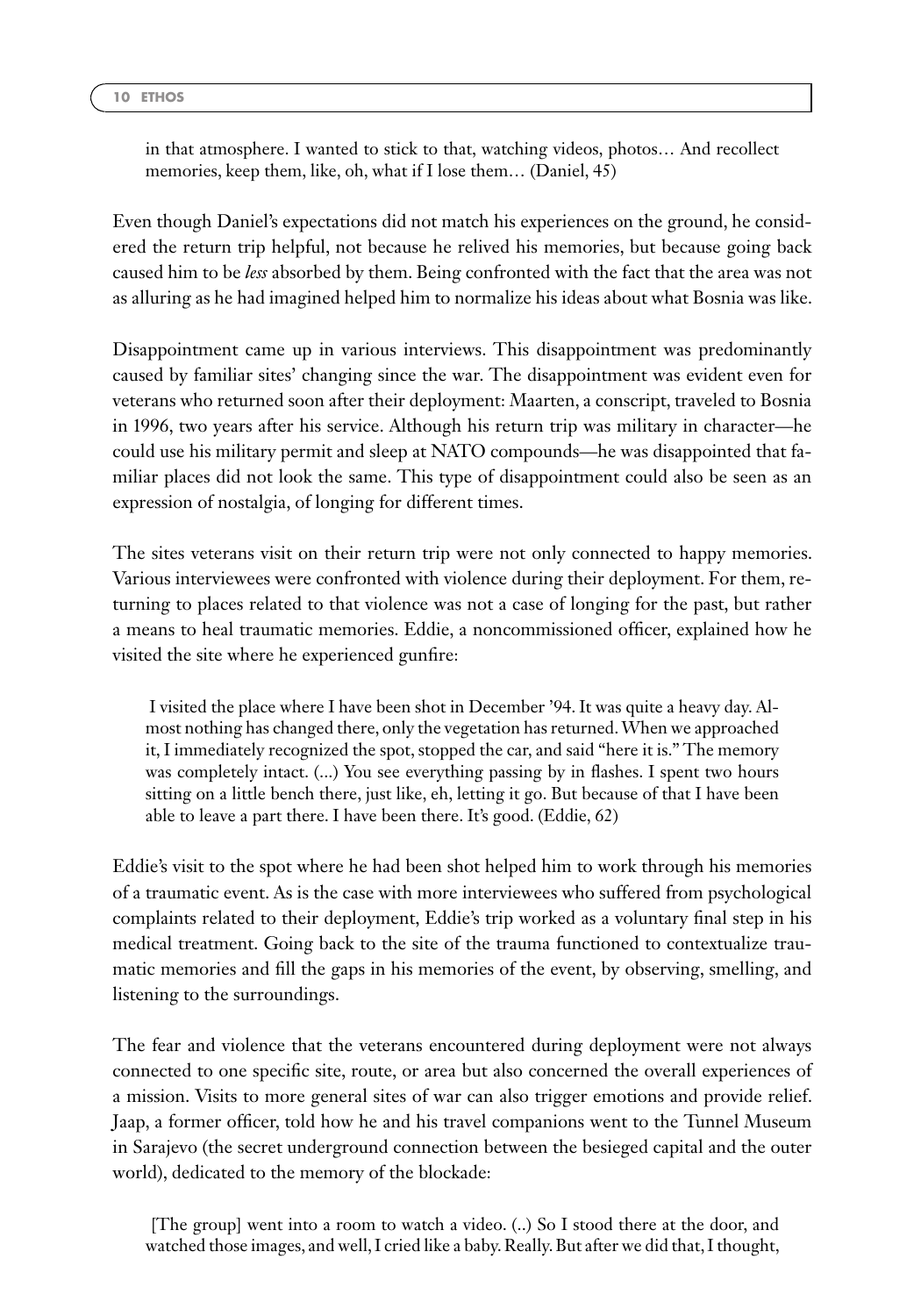you know, I think I have gotten rid of it. I can now speak about it in a normal manner, yes. So, I'm really happy that I went there. (Jaap, 70)

Places like the Tunnel Museum narrate the story of the war in Bosnia, in whole or in parts. Yet, they do more than that: they also function as a place for commemoration, and, in the case of the Tunnel Museum, are a symbol for hope and resistance during the siege of Sarajevo. For some of the returnees, like Jaap, visiting such symbolic places helped to work through the past.

All interviewees were positive about their return trips. Some described it as a real breakthrough that helped them to alleviate their complaints. Others saw it as a means to process memories or respond to their own curiosity. Visits to physical places help to confirm the validity of memories, fill in memory gaps, or temporarily delve into a sense of the past. Meanwhile, unmet expectations also caused disappointment with a few of the Dutch veterans. Visits to places connected to traumatic memories support coming to terms with the past, like Eddie, who returned to the site where he was shot during the war. For him, bodily and sensorial encounters with places of memory assisted in contextualizing feelings of fear and anxiety and in getting access to a more complete story about the war. These visits work not only for sites directly connected to personal memories but also apply to more general remnants and representations of war.

### **Creating New Stories and Insights**

Experiencing a war leaves its traces, and veterans report that they came back from their deployment as different people. As the interviews suggested, returning to the site of a mission is a way to better understand the reasons that each felt a changed person. Still, for many veterans, this search for answers was not only related to personal questions about the deployment. For them, going back helped to show others what had caused them to change and helped them to fill in the stories about the veterans that they could not easily articulate. Dennis told how he wants his family to join him to Bosnia:

You know, I went through a lot of misery afterwards. Divorce and stuff like that. That does something with you. And they all had to witness that. And yes, then I think, I want to show you the cause for this. You know, where I have been and how it is there. You know, just the smell, the nature, the people… (Dennis, 46)

Dennis suggests that witnessing and encountering physical sites of the mission provides his family with insight into his behavior after having returned to the Netherlands, and might help them to understand the hardship he caused and experienced after the war. For Bart, who returned to Bosnia multiple times, a search for recognition also played a role in his choice to take friends and family with him to Bosnia. As he explained: "Yes, yes, I don't know… I don't know how I can explain this… it eh… has to do with uh… yes recognition I think. Like eh… I have seen this. And this is what it does to me. Actually, more like… I hope you can understand me now" (Bart, 61). Bart's search for recognition is related to his urge to be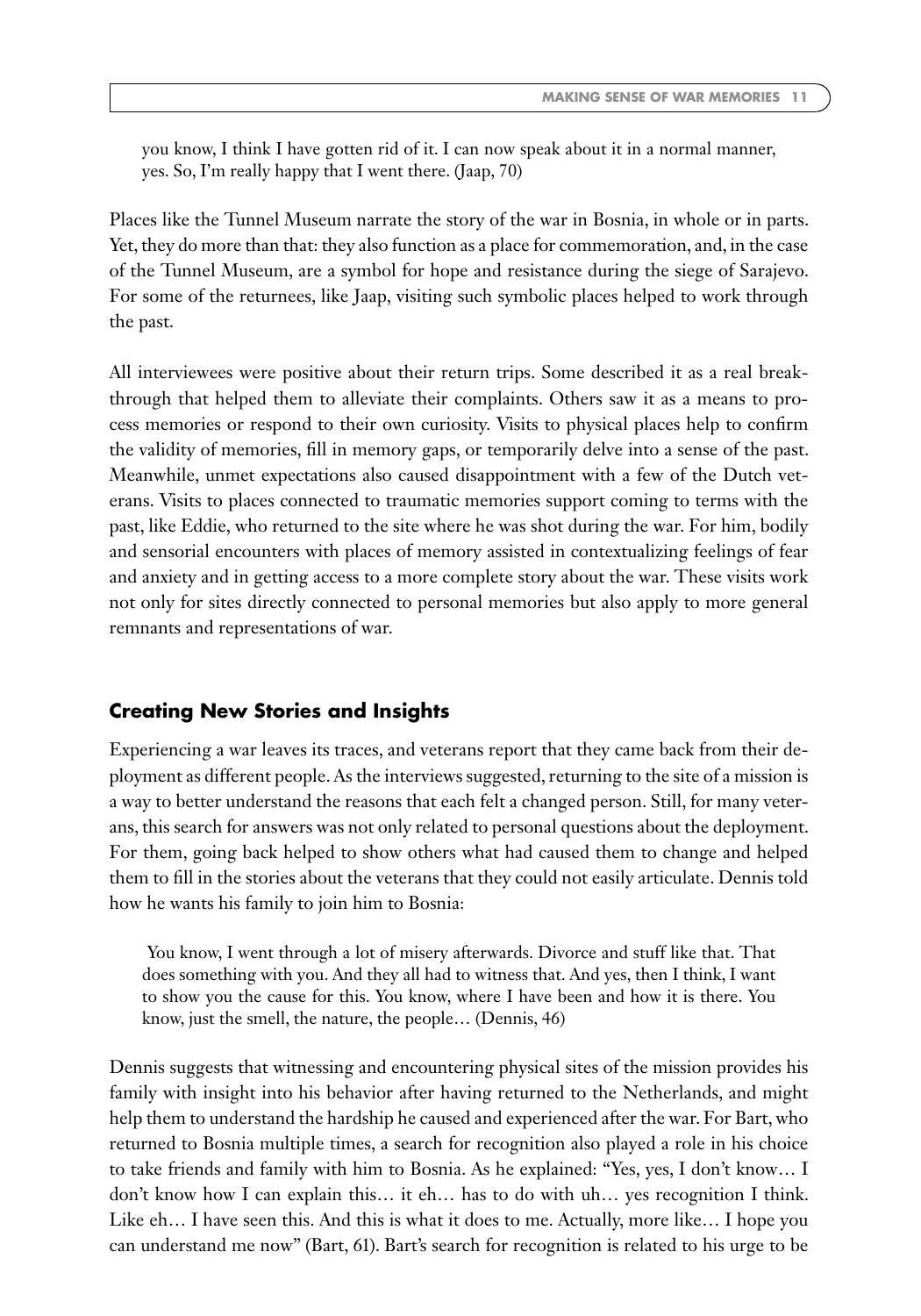understood by the people closest to him; by joining him on a return trip, he believes that he will gain their recognition and validation of his experiences of the war.

This search for recognition must be related analytically to the critical public reception of Dutch military involvement in the former Yugoslavia, although Bart does not mention that explicitly. The idea that family and friends who did not serve cannot imagine what war must be like, and therefore they cannot understand what the experience of war had done to veterans, was mentioned by many other interviewees. By taking family and friends along on return trips and by physically experiencing places connected to their deployment, veterans felt more entitled to open up about their wartime experiences.

During the return trips, veterans not only aimed to open up toward relatives, but also toward local people. Many veterans mentioned the desire to meet locals as one reason to go back. Sometimes, this desire was connected to the fact that during the mission, military personnel could not have much contact with local people, unless their job required it. Many interviewees reported feeling proud to have met Bosnian people on their return trips. Being recognized by local people, for instance, seemed to please Dennis:

We were driving around [in the area], and a man says, please stop. (..) So we stop, and he asks what we were doing there. So I exit the car and tell him that I'd like to have a look at the compound. Well, he looks at me, and says: "Operator." Woossssssh [makes sound]. He recognized me. [laughs]. (Dennis, 46)

For some veterans, the desire to meet local people relates to the desire to learn about the general attitude of the Bosnians toward the Dutch. Tom, who served as a conscript in Srebrenica but returned to the Netherlands before the fall of the enclave, explained how his motive to return to Bosnia was related to feelings of guilt and shame, echoing the Dutch collective narrative:

Just like… we have been there… but we didn't do anything… in my eyes, in my experience… almost nothing. Or at least too little. We left them… (..) And for me it is also a feeling of guilt. And shame. Like, eh, you know, I go back. To talk with the people there. See how they see us. How they think about us. I had very negative thoughts about that. But [I now know] that people feel more or less happy about our presence. Which has removed a part of those feelings of guilt and shame. (Tom, 44)

Veterans experience the attitude of the locals toward them as being less judgmental than they expected, which brings them relief. Frank tells how meeting local people sometimes provokes initial suspicion. He and his former colleagues, for example, spoke to a waitress in a bar:

She was curious and asked us where we were from. We told her, we are Dutch and are participating in the Marš Mira [the yearly peach march to Srebrenica]. (..) She asked why, and one of the boys told her: '95. Well, she then started to rage, and went crazy, and it's your fault, and this, and that, and ultimately it became quieter, and there we are sitting together, and we started listening to each other's stories (..) We returned in the evening and had a great night, food, drinks, talk, everything at ease. (Frank, 42)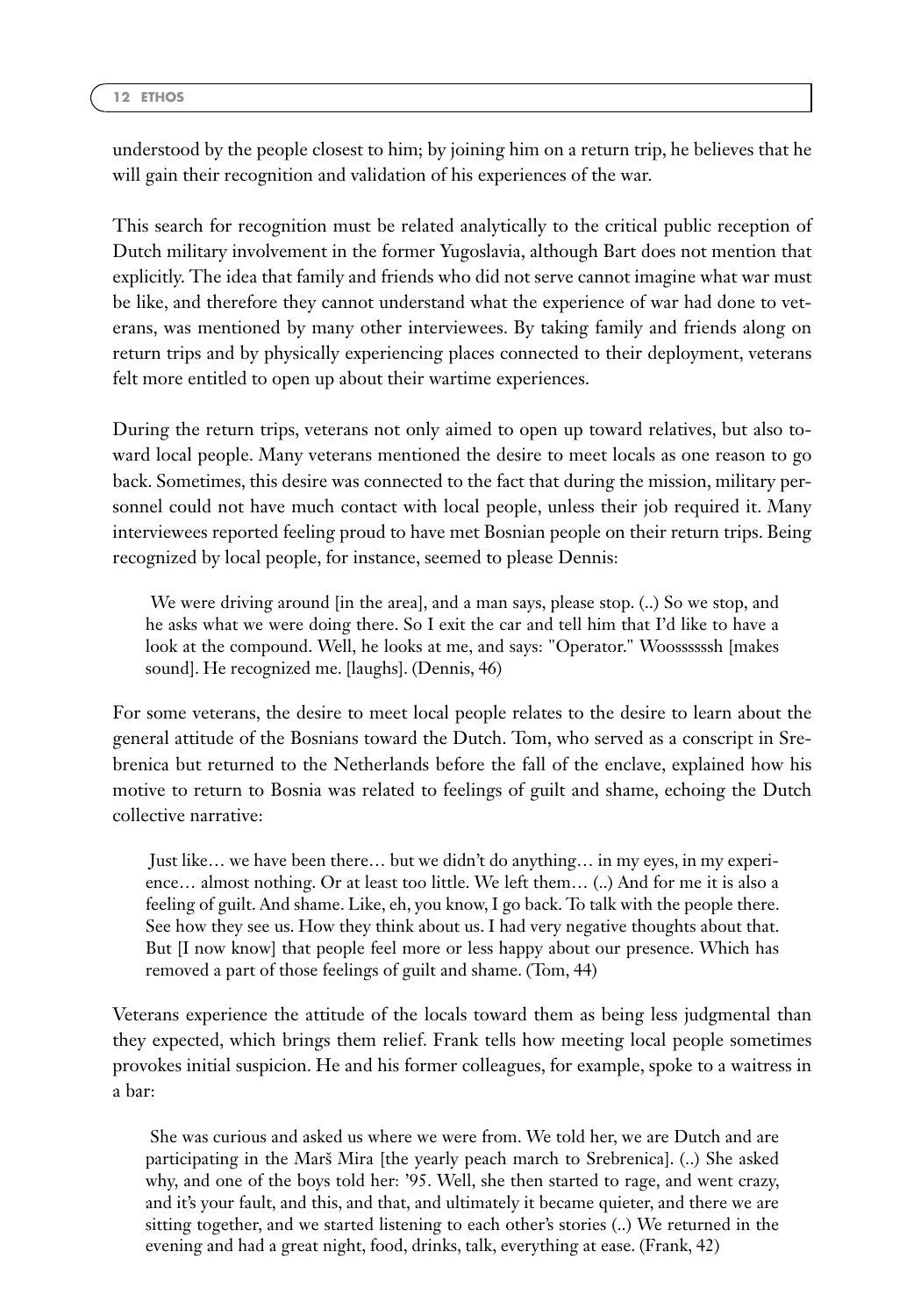For some veterans, meeting local people even entailed encountering former adversaries. David, the ambulance driver, reported that he and his brother met a man close to the place where his brother served:

That guy tells us like, yes, those mountains there, that was where I was during the war. And we were like, okay, (..) he was the bastard who was firing cannon shots over our heads. And he was smirking like, yes, that's correct. And those are really special things, because it makes the stories so extremely personal, but also extremely close-by. It confronts, and it shocks a bit, but it also very quickly gives a kind of safety and joy, because a guy like that has also continued with his life, and is making jokes about it. (..) You know, I've found more peace because of the moderateness that people there approached me with, than because of any medication I've ever taken. (David, 45)

For David, meeting former adversaries was an incentive to continue his own life without feeling too restrained by his war experiences. By getting to know people who had gone through severe hardship, he could better put his experiences in perspective.

David explicitly labels the different phases he went through as a returnee.Where he used his first return to Bosnia to confront himself with his memories and kick-off therapy, he describes his consequent return tips—undertaken after the treatment—as a way to meet local people and gain more in-depth knowledge:

[During my first return in 2005], I stood on Sniper Alley [Sarajevo's infamous main street] with a heavy heart. It was really difficult for me to see the holes in the street. It was shitty that some things were still not restored. (..) But comparing the image I had of the war period with the contemporary one also helped me to put things in perspective, to have things settle down, and to follow my own route in the process of working through the past. [Due to that] in 2012 I could go more in-depth, talk with locals, and yes, it's very comforting if someone says, you know, you did what you could. It wasn't enough, but other people weren't there, while you were. And now you even have returned, which shows your dedication. (David, 45)

Like David, other interviewees also returned to Bosnia multiple times. What started as a personal search for familiar places, memories, and comfort for many gradually developed into an interest in the area and its history. David changed from someone who wanted to go back to come to terms with his own past into someone who now assists other veterans on their return trips.

Frank described his multiple visits to Srebrenica as a way to continue his participation in the conflict:

For myself, I'm something like, in '95 a lot of things happened, and reflecting on the moments that I have been back, I have experienced all those things once again. Then, men fled, were killed, and ended up in mass graves. I've been to a mass grave that was just located. I joined the commemoration. I held the coffins in my hands, and it might sound a bit weird, but, how can I say it, I was part of history then, and now I'm part of that same history by carrying those coffins to their final places. (Frank, 42)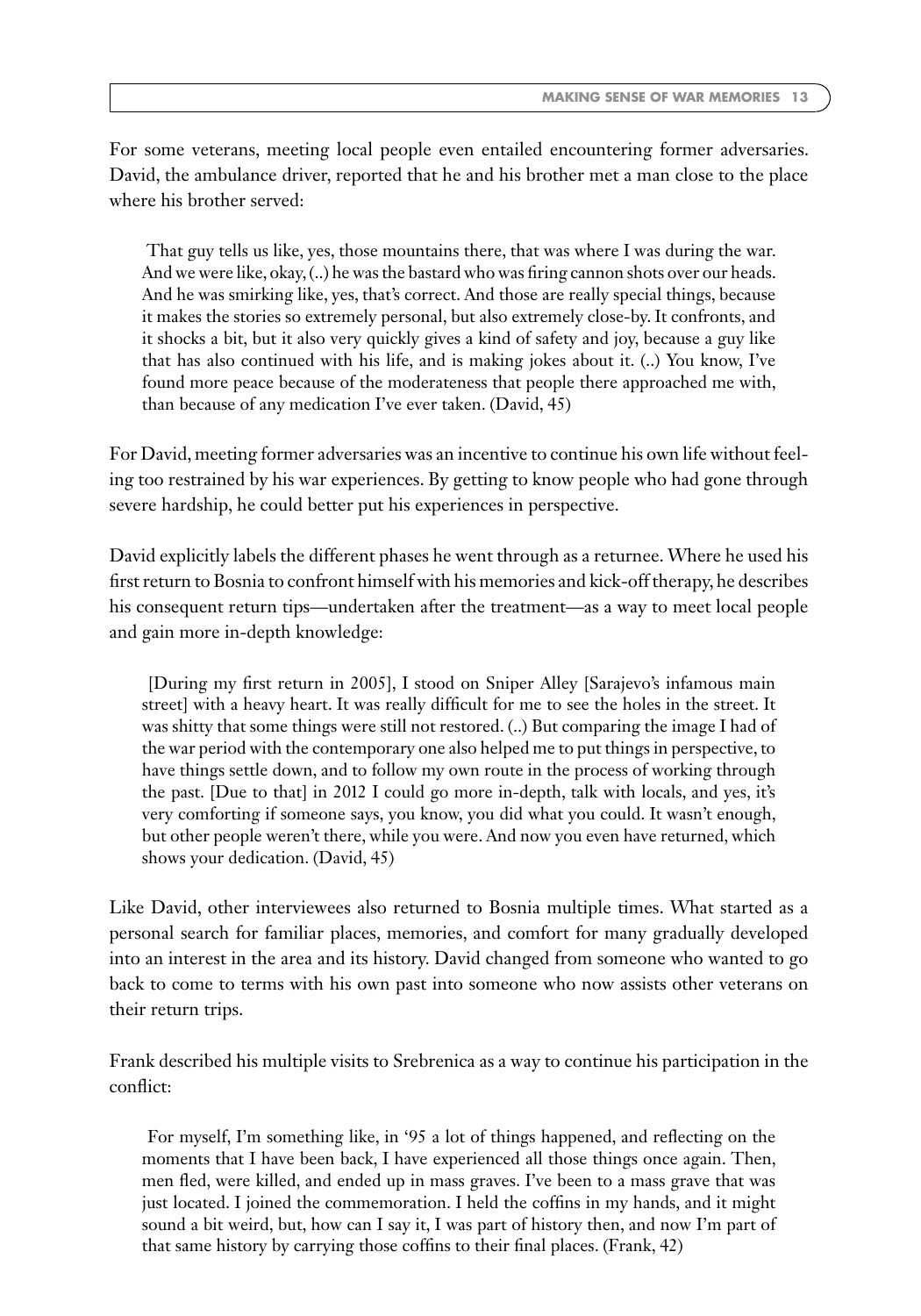Frank's yearly returns to Bosnia are a way to stay involved with the area and continue his story there. By meeting and speaking to people in the region, he attempted to widen his scope and learn more about the war. Kasper, who worked on military communications in besieged Sarajevo, also regarded his many returns as a way to learn about the war from local people. He contrasts his past absence of interest in the area to his current enthusiasm:

[During the war] we literally said to each other, build some walls around [the conflict area], put a roof on it, and have them sort it out themselves. I'm not going to get shot because of them. Only when I returned to Bosnia was I able to nuance this image. You'll see what other people went through during war, (..) and you'll get to know many different perspectives. That is very valuable to me. (Kasper, 45)

About half of the interviewees got involved in volunteer work in Bosnia. The form of this volunteer work varies: from individual initiatives to assist other returning veterans, to projects in which groups of veterans work together, for example, renovating public facilities. The interviewees described their urge to do volunteer work to be of significance. However, Kasper is the only volunteering veteran who explicitly linked the opportunity to volunteer to the specific features of the mission and the powerlessness he experienced. The other veterans described their decision to participate in volunteer work rather as a practical choice: because of their knowledge of the country and the relative proximity of Bosnia to the Netherlands, they considered themselves capable of doing volunteer work or helping specific people. Paul (46), who organizes volunteer projects for veterans, for instance, explained that, "we choose former war areas… and eh… we choose Bosnia just because it's is close-by." Therefore, as with the use of the term "curiosity," for some of the veterans, evasive language seemed to indicate that taboos still circulated around admitting feelings of guilt or moral injuries.

Getting a better understanding of the conflict—through volunteer work or by meeting local people—does not necessarily result in developing an optimistic view on the country. Where veterans initially hoped to witness peace and progress, and in that find proof of their own contribution to the region, the current political situation in particularly the Bosnian-Serb Republika Srpska [where Srebrenica is located] is not reassuring. Ethnonationalist tensions and genocide denial are part of daily life for many Bosnians. When talking to local people, veterans learned about these tensions, and adjusted their hopes for the country. For example, Dennis:

I only had terrible images of Sarajevo. And now you are nicely having dinner in the center of the city. Then you'll think: you see, it is possible. But yeah, then you'll talk to the girl that picked us up, who tells you that the reality is a bit different… (Dennis, 46)

Although awareness of existing ethnonationalist tensions initially can be disheartening, veterans get over their first disappointment rather quickly. By learning about regional politics and conflicts, they can update their knowledge of the country and the conflict. They initially entertained two extreme and conflicting perspectives: one of Bosnia as a country of ongoing war, based on past experiences, and the other of Bosnia as a country of beauty and progress, based on an outsider's hopes and desires. They emerge from their encounter with a new story that is sobering, but also more nuanced, realistic, and believable. Being able to construct a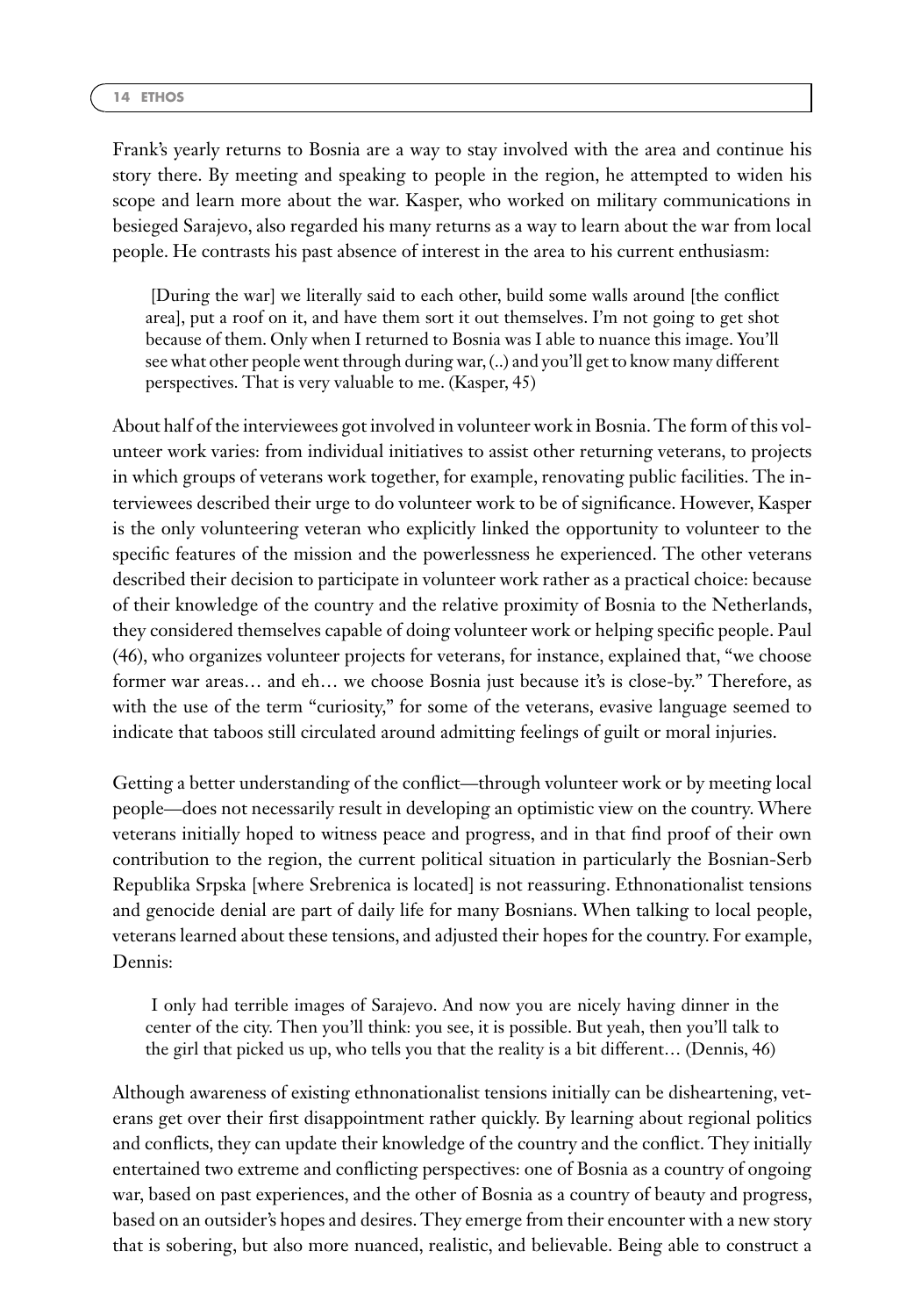narrative based on personal observations and interactions with locals contributes to developing a grounded opinion of the country and rewrites older understandings. Meanwhile, developing insight into the current political situation in Bosnia can produce frustration and anger. Yet, most veterans seem to prefer this sobering perspective to their prior uninformed optimism.

Still, this emerging perspective produces new tensions. Family members sometimes regard a veteran's persistent involvement with Bosnia as an unhealthy obsession. This concern was the case for Frank:

S: Have you ever taken your family along on a return trip, or not yet?

F: No, that is some point of discussion in our house. Bosnia takes up too much… yes… how should I phrase it…

S: It takes up space?

F: Yes, space, indeed, that is a good description, yes, in our family. For a long time, this has been kind of a battle. People<sup>4</sup> didn't understand why [I'd] still bother with [the mission], despite the fact that it happened. Why not let it go, try to move on, and yes, that is obviously easier said than done… (Frank, 42)

Sometimes, participating in a return trip is burdensome for partners. Officer Willem reported that his return trip did not go as planned:

W: We stopped halfway. (...) After visiting Srebrenica, we drove to Austria as soon as possible, and spent a week there (...).

S: Why was that?

W: Well, I'm of course used to it, but my wife really didn't like seeing all the war damage that is still visible… (Willem, 65)

A few veterans reported similar experiences, and their return trips were not finished or the planned route was changed. These experiences suggest that, although all the veterans themselves regarded their return trips as positive, some partners and family members were reluctant or refused to participate. Therefore, these aborted trips and changed itineraries demonstrate that these sites are not simply of no interest, but are upsetting to the veterans' partners and loved ones, even those who initially agree to accompany them on return. Although I did not interview their partners, the frequency of these trips being disrupted suggests that the return trips are not necessarily therapeutic for others, and might in some cases even be actively disconcerting or upsetting.

During their return trips, veterans open up their perspective on the country and the conflict. From an initial introspective scope, which focuses on reconciling individual memories and answering personal questions about the contrasts or dissonance they experienced, they moved to a next phase of directing their view outward. This new phase enables veterans to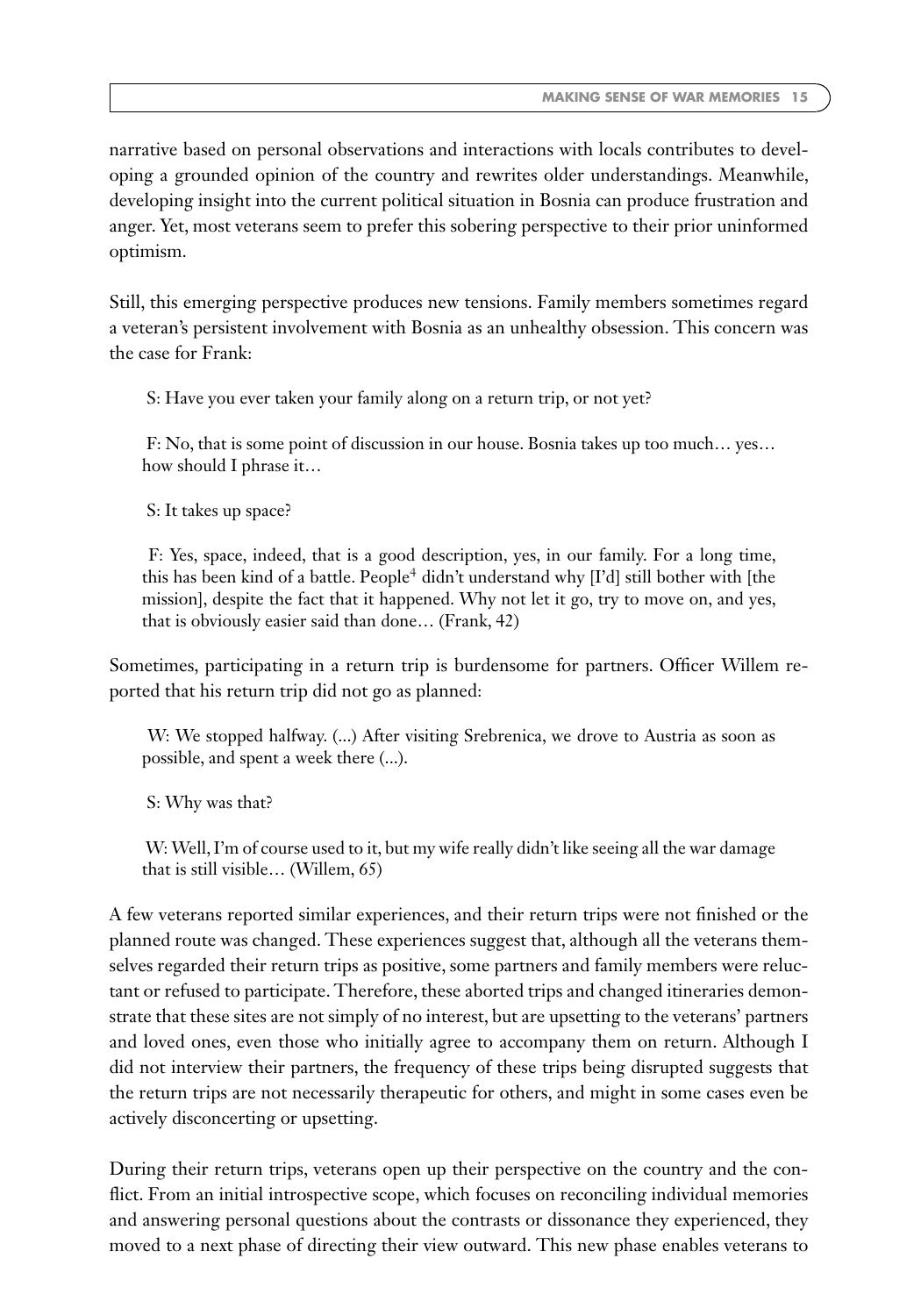recount their wartime experiences to friends and family members and show others the reasons for the changes the veterans went through after returning from deployment. By meeting local people and former adversaries, veterans learn about the experiences of others and enhance their knowledge of the Bosnian war and the current tensions. By engaging in volunteer work, veterans get involved with the country and work on smaller or larger projects. Years after the deployment, veterans are able to contribute to the lives of Bosnian citizens.

### **Conclusion**

In this article, I have argued that the incentive to return can be found in the difficulties that veterans have in assigning meaning to their deployment in former Yugoslavia. Wartime experiences of contrast, dissonance, and unreality hamper veterans to create a coherent and credible account of their service. The condemning (inter)national collective narrative about the Dutch presence in former Yugoslavia has intensified feelings of alienation and incomprehension. This alienation causes veterans to remain silent after they return home (Molendijk 2020). Preexisting cultural narratives help compose a veterans' story about a war and help to make sense of war experiences. But when those narratives are unfitting or absent—as seems to be the case with the veterans I interviewed—constructing a personal story about the war becomes difficult, and they fail to assign meaning to wartime experiences (Ashplant, Dawson, and Roper 2000, 19). In the Netherlands, the public opinion about the missions, the media's focus on scandals, and the political attention solely on Srebrenica has further silenced the veterans. Because of this narrow public discussion, veterans remain stuck with their memories of the deployment and worries over their role in the conflict.

Returning to former places of deployment offers a way for veterans to build a new story about war experiences and find sense in them. The creation of such an updated personal narrative of the deployment proceeds through three different phases. The first phase has an introspective character, in which returning veterans focus on personal memories about the period of the deployment, by driving familiar routes, visiting the former compounds, and reacquainting with local people. Visits to tangible sites of the past are thought to provide the clues in redrawing memories and filling in existing gaps. Bodily and sensorial experiences take up an important position, especially when processing traumatic memories. The combination of cognitive, bodily, and sensorial experiences that occur during the return trip seems crucial in making sense of memories—emotions or experiences that cannot be understood rationally can but put into motion by physical encounters with personal places of memory. The analysis showed that revisiting general places of collective memory also allowed for emotional discharge. Here, we see how collective *lieux de mémoire* can also contribute to an individual's attempt to process the past—even when the personal war experiences of veterans are only loosely connected to the events commemorated by such collective places of memory.

The second phase involves a more outward directed perspective, where veterans open up to others: family members, friends, local people, and sometimes even former adversaries. These encounters assist in verbalizing the updated personal narrative of the deployment and its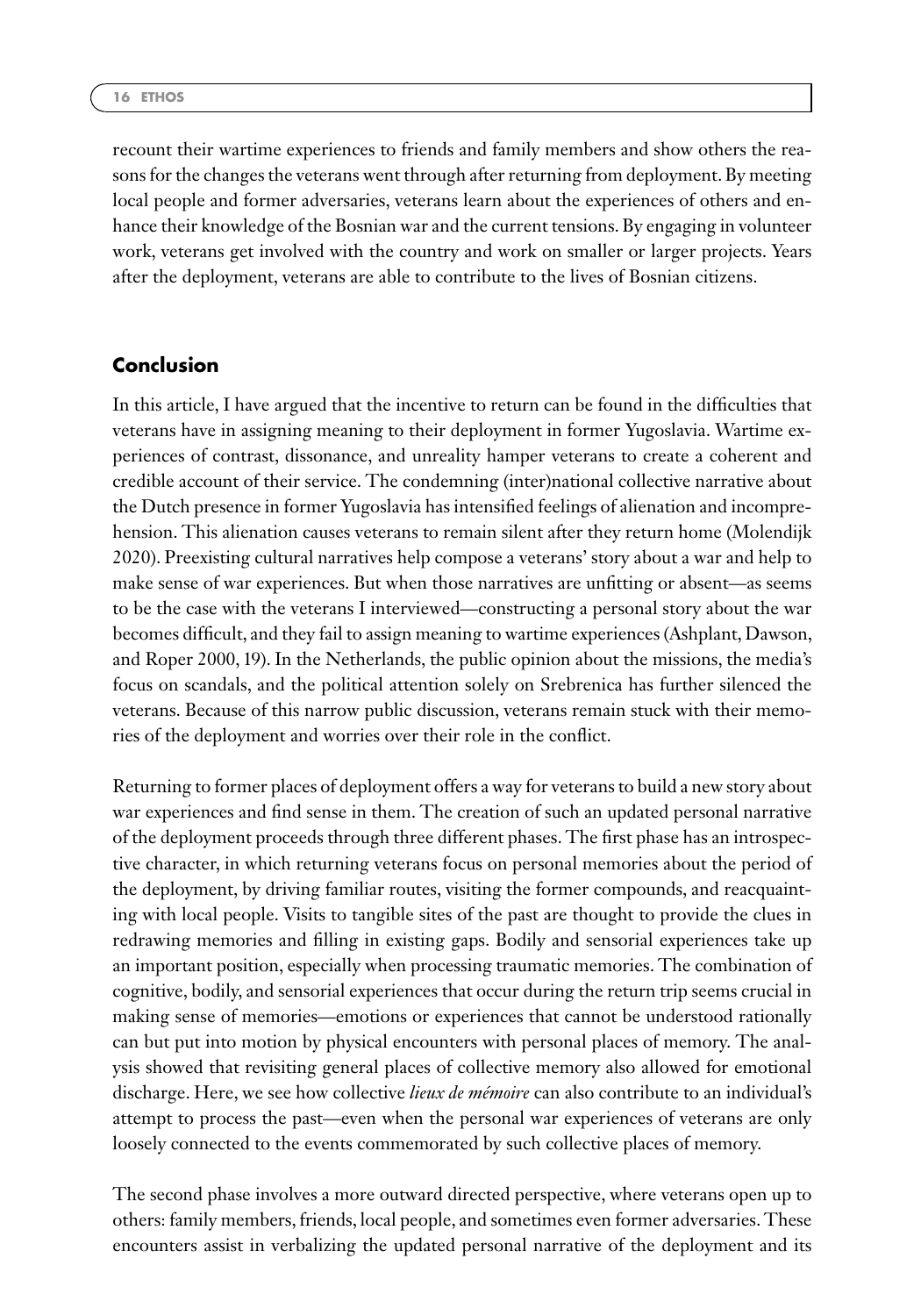emotional impact on the veteran after returning from service. Articulating the newly created stories and memories helps in gaining recognition for past suffering and incomprehension. Physical confrontations with Bosnian places confirm the veracity of personal memories. Veterans who feel misunderstood at home use visits to physical sites in Bosnia to validate their stories to family and friends. The outward perspective also encourages veterans to develop interest in the stories of others, in getting to know different sides of the conflict and in understanding the past and present conflicts in the region. Last, the development of such an outward perspective also seems to instigate a desire to help others: either through volunteer work or by assisting veterans who return for the first time. The pace and transitions between the different phases vary for individual veterans, with some never progress beyond the first phase.

This research raises two issues. First, articulating new stories about wartime memories can be regarded as a way to transfer personal memories into a story that can be shared with a larger group (Ashplant, Dawson, and Roper 2000, 20). Such a group influences the way veterans experience and recount the return trip. Returning is therefore a "social memory practice" (Marschall 2016, 6). As such, the story of the returning veteran becomes a cultural script—a script written with the assumed value of returning to personal places of memory in mind. Although veterans travel in different forms and visit different places in Bosnia, their reflections on the benefits of the return trip are similar. Here, we can see the impact of current convictions about the benefits of meaningful memory tourism and how confrontations with bleak episodes of one's past can alleviate mental suffering. Still, deviant experiences of returning, especially the ones that worsened a veteran's suffering, might not be articulated. Nevertheless, returning to Bosnia allows many veterans to dissociate from the stigmas that exist about Dutch involvement in the military missions to former Yugoslavia and Bosnia.

Second, visiting places of personal memory is meaningful for individual veterans, in particular for the ones who seek to ease traumatic memories and moral injuries. Still, visits to Bosnian sites that are less associated with personal memory can also be of value for returning veterans. Places that represent the Bosnian wars in a more general way also invite veterans to discharge, contemplate, and build on their story. Those *lieux de mémoire* provide the spatial components often needed for reflection (Connerton 2009). Places function as the conductors that assist in working through the past. Likewise, the experience of being in a familiar landscape already brings veterans back to their mission and encourages them to cope with disturbing memories of the deployment. Thus, although memory and place are closely connected, the search for a confrontation with wartime experiences is not limited to visiting personal places of the mission only. Rather, the dedication to spend time in Bosnia, to recall the past, and engage with the landscape and its inhabitants helps veterans to commit to reflecting on their military involvement in Bosnia and the continuing emotional impact of experiencing war.

SIRI DRIESSEN is a researcher and lecturer at the Erasmus School of History, Culture and Communication, in the Netherlands.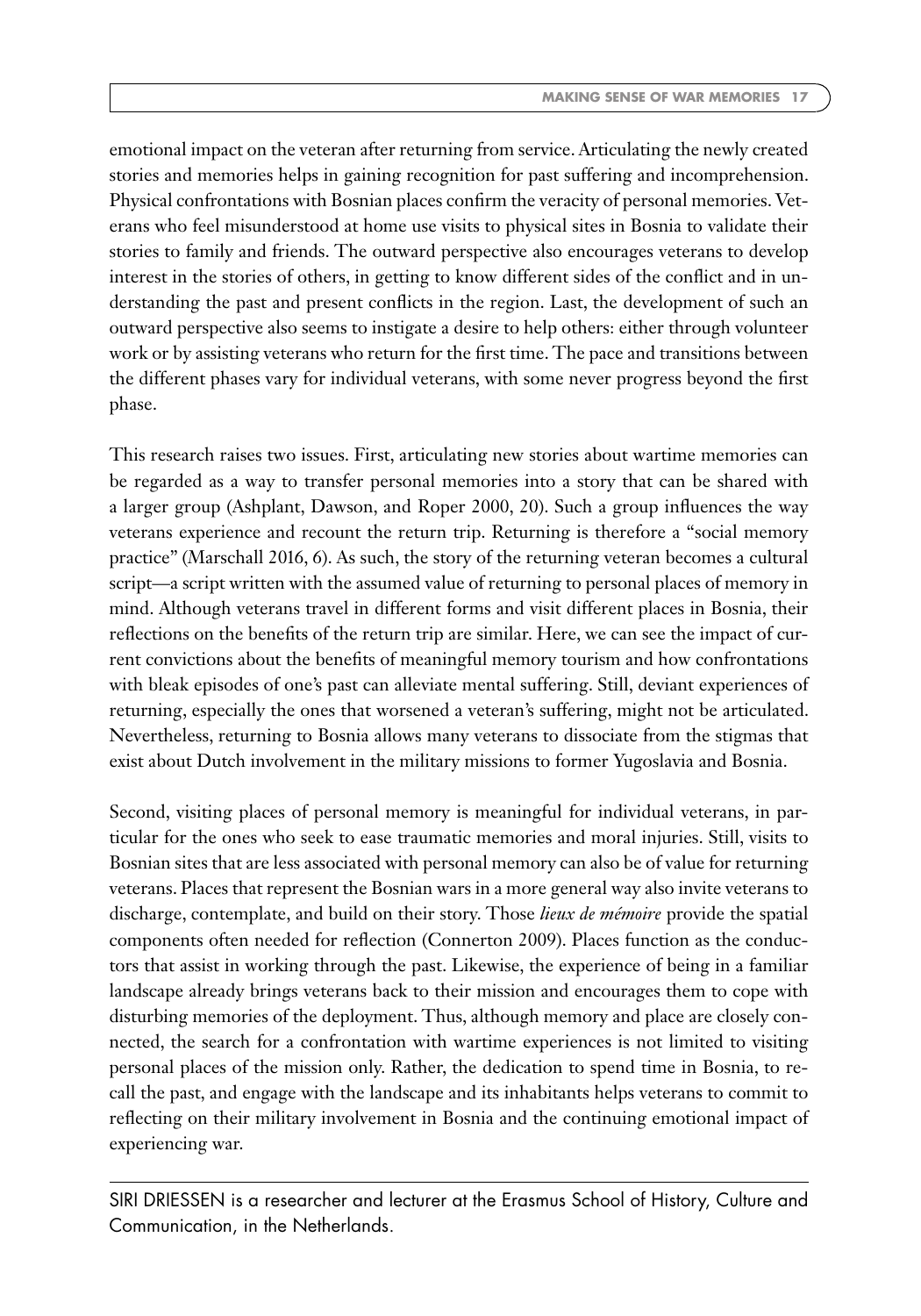#### **Notes**

**Acknowledgments.** I would like thank all interviewees for their willingness to share their experiences. The anonymous reviewers and editor have provided constructive and insightful comments to this article. Stijn Reijnders and Maria Grever gave feedback to this text. Laura Wondolleck helped me out with the transcriptions. This research was funded by the Erasmus University Rotterdam.

**1.** The official number of deaths given by the Potočari Memorial Centre is 8372, but is much debated (Toom 2020). The count of 8,372 includes refugees who died from illness or exhaustion on their attempt to escape Srebrenica. An estimated 1,000 bodies remain to be found and buried.

**2.** Data Dutch Veterans Institute: [https://www.nlveteraneninstituut.nl/missie/voormalig-joegoslavie/.](https://www.nlveteraneninstituut.nl/missie/voormalig-joegoslavie/)

**3.** All quotes have been translated by the author.

**4.** Frank uses "people" instead of "she" in order to refer to his wife, thereby emphasizing the distance between the two of them on this topic.

### **References Cited**

- Algra, Gielt, Martin Elands, and Jan René Schoeman. 2007. "The Media and the Public Image of Dutch Veterans from World War II to Srebrenica." *Armed Forces and Society* 33(3): 396–413.
- Anderson, Kathryn, and Dana Jack. 1991. "Learning to Listen: Interview Techniques and Analyses." In *Women's Words: The Feminist Practice of Oral History*, edited by Sherna Berger Gluck and Daphne Patai, 11–26. New York: Routledge.
- Ashplant, Timothy, Graham Dawson, and Michael Roper. 2000. *The Politics of War Memory and Commemoration*, London and New York: Routledge.
- Bamberg, Michael. 2012. "Narrative Practice and Identity Navigation." In *Varieties of Narrative Analysis*, edited by James Holstein and Jaber Gubrium, 99–122. London: SAGE.
- Broom, Alex, Kelly Hand, and Philip Tovey. 2009. "The Role of Gender, Environment and Individual Biography in Shaping Qualitative Interview Data." *International Journal of Social Research Methodology* 12 (1): 51–65.
- Buchheim, Eveline. 2015. "Enabling Remembrance: Japanese-Indisch Veterans Visit Japan." *History and Memory* 27: 104–25.
- Butler, Richard, and Wantanee Suntikul. 2013. "Tourism and War: An Ill Wind?" In *Tourism and War*, edited by Richard Butler and Wantanee Suntikul, 1–11. London: Routlegde.
- Captain, Esther. 2008. "Van Pelgrimsreis naar Erfgoedtoerisme: Sporen van de Oorlog in Indonesië en Japan." [From Pilgrimage to Heritage Tourism: Traces of War in Indonesia and Japan]." In De Dynamiek van de Herinnering *[The Dynamics of Memory]*, edited by Frank van Vree and Rob van der Laarse, 66–84. Amsterdam: Bert Bakker.
- Chadwick, J. S. 2016. "Reclaiming the Land: A Veteran Revisits Vietnam." *Journal of Conventional Weapons Destruction* 3 (2). Article 13.
- Cohen, Eric. 2011. "Educational Dark Tourism at an In Populo Site: The Holocaust Museum in Jerusalem." *Annals of Tourism Research* 38 (1): 193–209.
- Connerton, Paul. 2009. *How Modernity Forgets*. Cambridge: Cambridge University Press.
- Dubisch, Jill. 2005. "Healing the Wounds That Are Not Visible: A Vietnam Veterans' Motorcycle Pilgrimage." In *Pilgrimage and Healing*, edited by Jill Dubisch and Michael Winkelman, 135–54. Tucson, AZ: The University of Arizona Press.
- Eade, John, and Mario Katić. 2018. Military Pilgrimage and Battlefield Tourism: Commemorating the Dead. London: Routledge.
- Fallon, Paul, and Peter Robinson. 2017. "'Lest we Forget': A Veteran and a Son Share a Warfare Tourism Experience." *Journal of Heritage Tourism* 12 (1): 21–35.
- Fussell, Paul. 1975. *The Great War and Modern Memory*. London: Oxford University Press.
- Gatewood, John, and Catherine Cameron. 2004. "Battlefield Pilgrims at Gettysburg National Military Park." *Ethnology* 43 (4): 193–216.
- Gustavsen, Elin. 2017. "The Privatized Meaning of Wartime Deployments: Examining the Narratives of Norwegian Military Spouses." *Ethos* 45: 514–31.